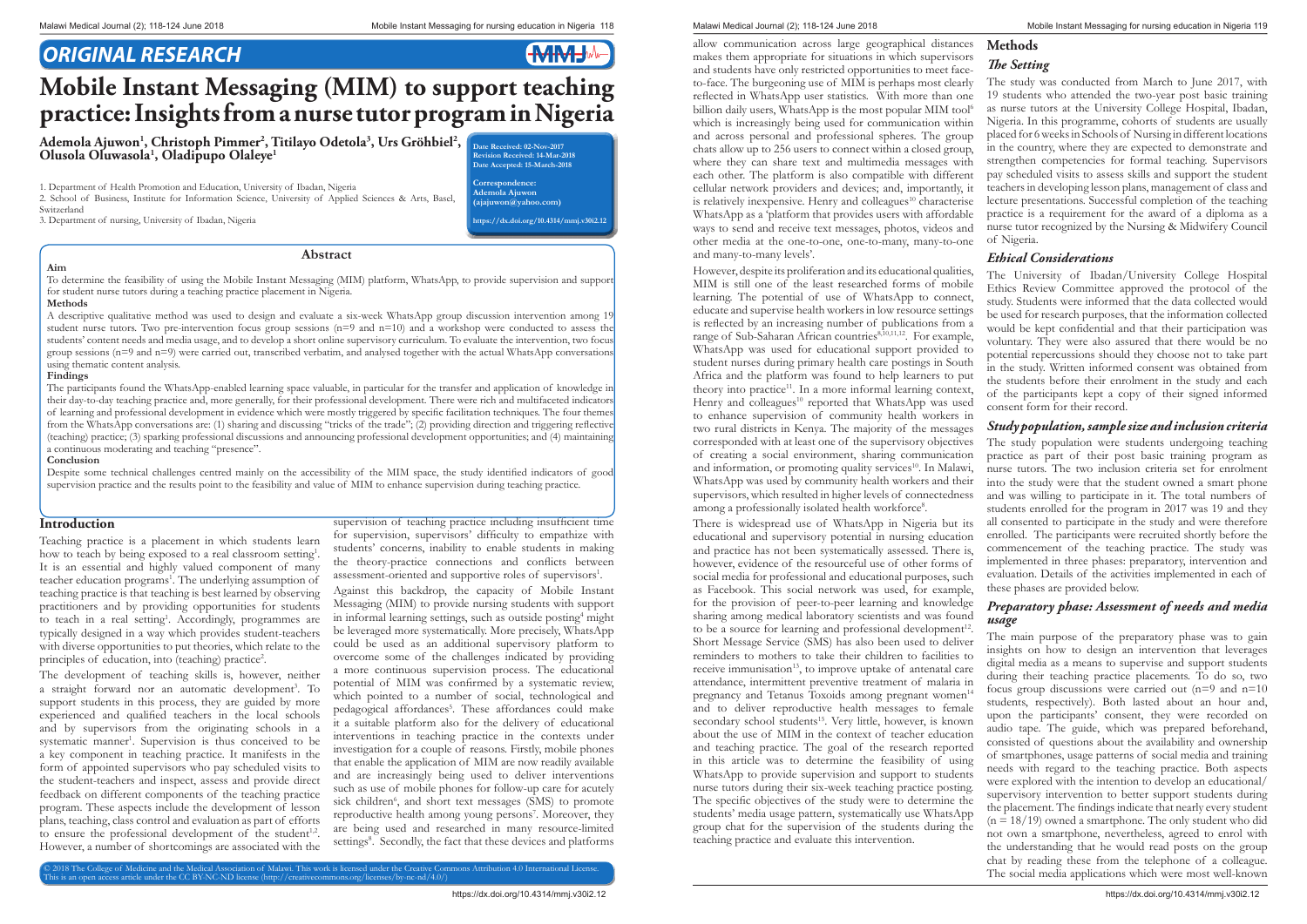understand the nature of conversations, the WhatsApp discussions were downloaded. The WhatsApp discussion also included questions in which students were asked at the end of the intervention to describe and reflect on their experience directly in the group chat.

# *Data management and analysis*

The study drew on two main data sources: the information gathered in the focus groups (to understand the participants' perception on the use of WhatsApp), and the written conversations in the WhatsApp group (to understand the very nature and the dynamics of the learning and supervisory interactions). The group discussions were transcribed verbatim. To understand the nature of conversations, the WhatsApp discussions were downloaded. Both the WhatsApp group conversations and the FGD transcripts were entered into the ATLAS Ti software (version 7.5) and analysed using thematic method. The coding was based on an inductive content analysis approach, i.e., individual (similar) text segments were summarised to broader themes which emerged through the iterative analysis of the text. The content of the WhatsApp group conversations was also subjected to quantitative data analysis using frequency counts to determine the number of posts from each of the participant and the moderator.

### **Findings**

## *Nature and form of the WhatsApp interactions during teaching practice*

A total of 1530 posts were made in the WhatsApp group. A summary of the posts per week is shown in Table 1. The moderator's engagement was high with her contributions accounting for 42% of the total posts. The highest number of posts (500) occurred during the first week of the teaching practice. This initial peak was followed by a number of weekly postings that ranged from 167 to 264. There was considerable variation regarding the number of posts contributed by the students. Two students did not make any contribution while the contributions from the active participants ranged from  $n = 5$  to 238. Thirty-four posts (2% of the total) contained photos, videos and other images and about a quarter of these images were posted by the moderator.

#### Table 1: Summary of weekly posts of WhatsApp group chat

(Number of moderators = 1; Number of participants = 19)

|                               | <b>Number of posts</b> |               |              |               |              |               |  |
|-------------------------------|------------------------|---------------|--------------|---------------|--------------|---------------|--|
| Week                          | Moderator              |               | Participants |               | <b>Total</b> |               |  |
|                               | N                      | $\frac{0}{0}$ | $\mathbf n$  | $\frac{0}{0}$ | n            | $\frac{0}{0}$ |  |
| One (May 15-22, 2017)         | 182                    | 36.4          | 318          | 63.6          | 500          | 32.7          |  |
| Two (May 23-29, 2017)         | 72                     | 43.1          | 95           | 56.9          | 167          | 10.9          |  |
| Three (May 30 - June 6, 2017) | 86                     | 42.2          | 118          | 57.8          | 204          | 13.3          |  |
| Four (June 7-13, 2017)        | 115                    | 43.6          | 149          | 56.4          | 264          | 17.3          |  |
| Five (June 14-20, 2017)       | 97                     | 47.5          | 107          | 52.5          | 204          | 13.3          |  |
| Six (June 21-27, 2017)        | 97                     | 50.5          | 95           | 49.5          | 191          | 12.5          |  |
| Total                         | 648                    | 42.4          | 882          | 57.6          | 1,530        | 100.0         |  |

The most dominant educational topic discussed was on the development of the lesson plan (41.2%) (Table 2). This was followed by discussions on instructional materials (19.6%),

#### Table 2: Summary of Posting from WhatsApp discussions

(Number of moderators = 1; Number of participants = 19)

| S/N            | <b>Contents of post</b>              | <b>Frequency of postings</b> |                                                |                                      |  |  |
|----------------|--------------------------------------|------------------------------|------------------------------------------------|--------------------------------------|--|--|
|                |                                      | Moderator<br>$n\ (\%)$       | <b>Students</b><br>$n\left(\frac{0}{0}\right)$ | Total<br>$n\left(\frac{0}{0}\right)$ |  |  |
| $\mathbf{1}$   | Lesson plan                          | 34(41.5)                     | 48 (58.5)                                      | 82 (41.2)                            |  |  |
| $\overline{2}$ | Instructional materials              | 26(66.7)                     | 13(33.3)                                       | 39(19.6)                             |  |  |
| 3              | Evaluation/Evaluate                  | 29(80.6)                     | 7(19.4)                                        | 36(18.1)                             |  |  |
| $\overline{4}$ | Ethics (Teaching Ethics, Ethos etc.) | 6(46.2)                      | 7(53.8)                                        | 13(6.5)                              |  |  |
| 5              | Instructional objectives             | 4(44.4)                      | 5(55.6)                                        | 9(4.5)                               |  |  |
| 6              | Classroom management                 | 4(44.4)                      | 5(55.6)                                        | 9(4.5)                               |  |  |
| $\overline{7}$ | Entry behaviour                      | 3(37.5)                      | 5(62.5)                                        | 8(4.0)                               |  |  |
| 8              | Career/Job opportunities/recruitment | 3(100.0)                     | 0(0.0)                                         | 3(1.5)                               |  |  |
| <b>TOTAL</b>   |                                      | 109 (54.8)                   | 90 (45.2)                                      | 199 (100.0)                          |  |  |

to the students were Facebook, IMO and WhatsApp. Of these, WhatsApp was the most popular tool, which was used primarily for social and private communication. The main reason for the popularity of WhatsApp was its perceived affordability. The students reported that they already had an existing WhatsApp group, which they used mainly to share social and practical information including birthdays, job opportunities, course timetables and assignments. The students indicated that only one of their teachers had ever used WhatsApp for direct education activities, i.e., for the submission of an assignment. Drawing on this information, the idea of using a WhatsApp group for the intervention emerged. Regarding the topics that they would like to have addressed in the WhatsApp discussions, the students emphasised instructions on the development of a lesson plan, practical information and do's and don'ts of effective classroom teaching. Apart from concrete discussion topics, students suggested the setting of ground rules for the participation in the digital space, especially regarding its professional scope. Finally, the students expressed uncertainty and concerns of not knowing what to expect during the period of teaching practice since many had never been to the towns and cities where they were to undertake this posting. These concerns further underpinned the potential value of the use of WhatsApp to offer opportunities for students in new and unfamiliar environments to stay connected not only with peers but also with their supervisor. The supervisor was chosen as the moderator of the WhatsApp group. The FGD were followed by the development of a template (in the form of a short curriculum) for the moderation. This was developed during a one-day workshop attended by five members of the research team and two of the teachers responsible for coordinating the teaching practice programme from the participating school. Every week was dedicated to one of the following topics: introduction/rules for participation, ethics of teaching/preparation for teaching practice, lesson plan, instructional materials, classroom management, evaluation and reflections. The procedures and rules of use of WhatsApp platform for educational purpose were also discussed at the workshop.

> Another measure, which was found to trigger the participants' engagement with practical situations, was the use of mini scenarios. The learners were prompted to describe a way in which they would react to a more difficult professional situation or a dilemma, as shown in the example below: opportunities, as illustrated by these quotes: Moderator: *'Happy Nurses week to you all'.*  Moderator: '*A big & congratulations to another Prof in nursing'*.

Student: *Call the students attention and explain to him or her that browsing while the lecture is on is not allowed, that it can be done after lecture, then give a warning to all the students that anybody caught browsing will have his phone seized. …* The content analysis revealed the constant presence of the moderator in the digital space, which manifested in short reaction times and in expressing acknowledgement of the students' individual contributions. The encouraging nature of this immediate reaction is revealed in the following analysis: The moderator acknowledged the students' contributions by saying *thank* you ( $n = 10$ ); well-done ( $n = 8$ ); appreciate ( $n=6$ );

### *The Intervention*

The research team created a WhatsApp group and enrolled all the 19 students as members. The students suggested naming the group 'Vibrant' in expectation of a lively discussion. A member of the research team provided technical assistance for two students who needed help in setting up and using WhatsApp. Otherwise, no technical issues were noted. Using the curriculum as a guide, the moderator posted new contents at the beginning of each of the six weeks (May 15 - June 27, 2017) during the period of the teaching practice and encouraged all members of the group to contribute to the message posted. In essence, the WhatsApp group chat was intended to serve as a forum for students to share their teaching practice experience, create opportunities to ask questions to and receive advice and supervision from the moderator.

## *Evaluation of participation in WhatsApp group chat*

After the completion of the teaching practice, 2 FGD sessions (n=9 and n=9) were conducted with the students to identify perceived benefits and challenges, lessons learned and concrete recommendations for future improvements. The group discussions were transcribed verbatim. To

evaluation of students (18.1%) and the ethics of teaching (6.5%) (Table 2). In addition to the educational contents, four themes emerged from the analysis of the transcripts. These themes are (1) sharing and discussing tricks of the trade, (2) providing orientation about teaching practice, (3) professional discussions and (4) providing continuous teaching.

## *1. Sharing and discussing "tricks of the trade"*

*hurray!!!! Thanks to nurses connect. This is highly motivational. Airtime successfully loaded.*

Moderator: *I welcome your contributions on this scenario. While teaching, you observed a student is browsing the Facebook page. How would you handle this situation?*

# *2. Providing direction and triggering reflective (teaching) practice*

The moderator provided practical information and "tricks of the trade" on topics with which the respondents were confronted in their daily teaching practice. The moderator did not simply post the information, but used inter alia, discussion and quiz mechanisms that triggered the participants' engagement. An example of the questions was *"How do you state your instructional objectives?"* The moderator offered the correct response only after all participants' answered the question. Concluding each weekly discussion with a quiz, which was labelled "fastest finger", further enhanced the students' attention. The quickest contributor was, given that he or she provided also the correct answer. rewarded with a small airtime. These exercises sparked numerous contributions and were met with high levels of excitement, which was expressed in the post-hoc focus group discussions and directly in the WhatsApp group, as the following example shows: worked well, and on issues that caused them worries. In addition, they often came up with potential strategies about how to overcome some of these problems. *3.Professional discussions and announcing professional development opportunities*  Apart from topics which related directly to concrete experiences of the teaching placement, the moderator also stimulated wider professional discussions at the intersection between nursing and teaching. For example, the question *'Can we all identify the ethics of teaching?"* generated lively discussions of students as shown below. Students did not only respond to these prompts but they also came up with own questions they posted to the group, as the following example shows: Student: *'Is it fair that teachers are held to a higher standard of conduct than other professions?*

The moderator oriented the students during the teaching practice by providing an overview of the placement process and by offering organisational information. In addition, the moderator also set the ground rules for and key principles of participation in the WhatsApp group. For example, she emphasised the professional nature of the digital space and invited everyone to participate and ask questions. In very rare occasions, she reminded students' who did not adhere to some of the guidelines. Apart from reacting to prompts from the moderator, students also initiated the discussions and benefited from the moderator's responses to questions pertaining to organisational issues of their teaching practice.

In addition to providing orientation and information on placement practicalities, the moderator requested students to share status updates, teaching experiences and progress. Reflective practice or, more concretely, reflection on action<sup>16</sup> is a central process of students' learning and professional development. This was realised in the form of questions about the students' immersion in their new professional context and their self-perceived level of preparedness *"How are you settling down in your new environment?* […]. *How prepared are you for the teaching practice?".* 

The moderator also asked students about concrete experiences in their teaching practice, such as: *"Let us share our class room experiences so far in the course"*. In so doing, she triggered and enhanced the students' learning, especially because students were required to reflect on aspects, which

The moderator also triggered more general professional discussions around the profession of nursing by highlighting the celebration of specific events and announcing job

Student: '*Thank God that's another kudos to our great profession. Congratulations to him'.* 

# *4. Maintaining a continuous teaching and social "presence"*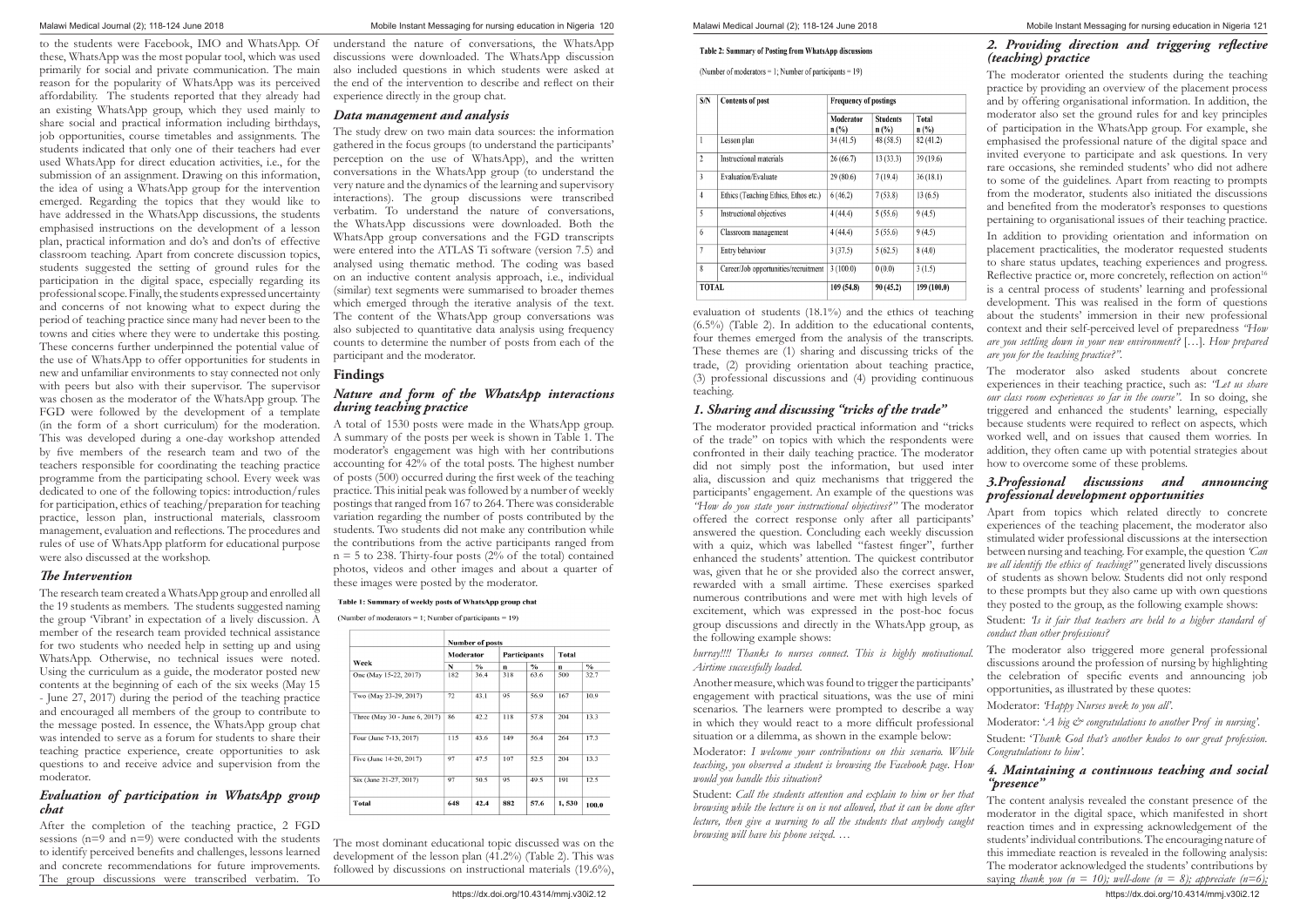### *thumps up (n=156) and fist bump (n=244)*.

The moderator also countered the otherwise ephemeral nature of MIM discussions<sup>8</sup> by keeping track of the students' individual contributions and reminding them (repeatedly) to respond to questions they had not yet addressed:

Moderator: '*l have not gotten yr contributions on Lesson plan'*.

## *Student 1,student 2, student 3 etc.*

### *Expecting yr contributions, nurses connect*

The ongoing teaching and social presence was deemed to expand the students' educational terrain across the geographical and temporal boundaries of their respective schools, as the following excerpt aptly illustrates:

The teaching presence was complemented by the development and maintenance of a social presence which was construed as a joint product of the moderator's and the students' contributions. The sociality went beyond the moderators' initial ice-breaking activities such as "T*o be sure we have u with us show a smiling face icon.*" and also included communicative sequences that initiated or concluded daily or weekly discussion episodes, such as wishing others *"a good morning"* or a "*Hpy weekend*". This form of social presence was actively maintained by both moderator and students. Although it is clearly lacking strong intellectual and/or educational qualities, its social nature is conceived to be relevant as it can pave the way for a more "productive" use of MIM17.

Student: '*before* [*I taught like] like an ordinary teacher, but now I am really performing like a professiona"* teacher.

Student (FGD): *'we didn't feel as if we have left the school, it was as if we were still very much in school'*.

The continuous moderation presence was welcomed and well received by the students, as the following quote from the focus group discussion exemplifies: *is [the moderator ever] on leave? because [she] is always online and always ready to provide answer to the questions'.* However, the moderator's presence also created high expectations and demands on the parts of the students, who, for example, reminded the moderator if she did not respond to their messages. (moderator), *you didn't respond to my greetings)*

### *Benefits and constraints*

WhatsApp group participants generally agreed that involvement in the group chat was positive. Students referred in particular to the ways in which they experienced professional advancement and development, i.e., how they progressed from novice to professional teachers during the placement in general and through the support received in the WhatsApp group in particular.

Student: *"I am overwhelmed, I v seen a lot of changes in me. Thank you once again, thank u nurses connect' […]*

Similar sentiments were expressed in the focus groups. Students described educational benefits as the development of new skills that they obtained from participating in the WhatsApp group, as the quote from one student exemplifies.

*"What I remember from the platform is how to create [learning] objective[s], ... it really helped me'.*

Participants indicated that they did not only benefit from the pre-defined contents shared in the group, but they also learned by consulting others in case of problems and breakdowns they experienced. This was achieved by receiving direct feedback from the moderator and also from peers, as

indicative of the increase in use of smartphones in Nigeria where an estimated 15 million persons owned smartphones in 2016 with primary reason for increase in adoption of these devices being lowering  $costs^{20}$ . Data from the WhatsApp chat and post FGD evaluation this research design. Yet, the findings generated by this work present an addition to the growing body of research on the value and constraints of WhatsApp and other MIM platforms to enhance education in general<sup>4</sup> and the supervision and professional development of health workers in African countries in particular  $8,10,11,12$ .

#### the following quote shows:

Student (FGD): *'Most times when writing our lesson plans we can get choked up in the middle or confused on how to state our objectives*  when we start asking individually different suggestions will be given but *you throw that kind of question to nurses connect (group chat) a specific answer is given which clears the doubt.*

Many participants stated that participation in the WhatsApp group enhanced the repetition and retention of knowledge and helped them to apply knowledge directly in their teaching practice. Students explained this for instance regarding the development of the lessons plan. *"the contents of the moderation made preparations of the lesson plan easy at every stage".* What can be noticed again in the next statement is that the perceived benefits were also tied to peer dynamics.

Student (FGD): *'Like once or twice I remember the advantages of lesson plan, what is lesson plan, what are the advantages, what are the benefits but somehow I forgot, but from the contributions of class members I could remember*'.

Another way, which helped students to apply knowledge were the mini scenarios because they showed them concrete ways of how to react to a more difficult situation in the classroom. The following statement, which was made by a student in the FGD, also exemplifies how students were able to put the digital lessons from the scenario directly into their teaching practice:

Student (FGD): '*An important issue was raised on the platform [regarding how to react to students using their phone] and it helped me in my class work. … one day … a student was actually busy on his phone, so I now called the student I said he should bring the phone so he now brought the phone, I kept the phone on my table and I now asked him question what I said immediately but the student was not able to answer so I now asked him to go back to his seat but he should not sit he should stand up'*.

However, the FGD participants also identified challenges, which included insufficient airtime, power outage which made it difficult to recharge the phones, and poor network connectivity that affected the quality of reception. In the midst of the discussion, one student bemoaned the restricted opportunities to participate in the WhatsApp group by stating *"No light here, no network".*

Other challenges related to the tensions that resulted from the intrusion of the digital communication into daily practices, such as the distraction of spending prolonged time online, as one participant stated in the WhatsApp group.

Student : *"Educative, but wen it's too much [its] lead[s] to partial distraction"* 

In addition, a few participants also felt that, despite the ongoing teaching presence, the moderator did not carry everyone along. The three suggestions offered for improvement are: the provision of airtime for participants, the introduction of jokes to live-up discussions and the request to have more than one moderator to lessen the burden on one person.

### **Discussion**

The World Health Organization and other international bodies have started to emphasise the potential of mobile technology to support and connect health workers, especially in rural  $a$ reas<sup>18,19</sup>. The implementation of this study was part of the efforts to respond to and research this dynamic. Data from the preparatory phase of the study indicate widespread ownership and use of smartphones by the students. This is

confirm the value of WhatsApp to provide systematic and supportive supervision to students, respond to their needs, and, in so doing, aid their learning in contexts marked by geographical distances and resource constraints<sup>8,10</sup>. Similar results have been reported by Willemse<sup>11</sup> who point to the value of WhatsApp in supporting nurses in the transfer and application of knowledge in their practice settings.

# **Study Limitations**

The contributing factors to the success of the present intervention were the fact that students were already familiar with the use of the digital platform, and in the use of content that directly related to the needs of the students. This is also expressed by the observation that the moderator's contributions accounted for nearly half of the conversations. What follows is most of the discussions occurred between students and the moderator. This is a pattern that has been also found in other WhatsApp and MIM studies in similar settings<sup>8</sup>. The relevance of the continuous presence maintained by the moderator also signifies that, if students are to be supported via MIM during placements, professional and time-intensive moderation and support is required. To lessen the burden on one moderator, future research may investigate the extent to which some part of the discussions can be led by peer moderators and explore the ways in which peer dynamics could be further encouraged to provide students with more opportunities to learn from one another, which they valued already in the present study. challenges centred mainly on accessibility of the MIM space, the study identified evidence of good supervision practice and rich and, in the same way, multifaceted indicators for learning and professional development. **References**  1. Boydell D. Issues in teaching practice supervision research: A review of the literature. Tea & Tea Edu 1986: 2: 115-125 2. Bolarinwa O. Effects of teaching practice on student teachers in tertiary institutions in Nigeria. Available at https://m.grin.com/ document/182582 3. Dewey, J. The relation of theory to practice in education. In M. Borrowman (Ed.), Teacher education in America: A documentary history (pp. 140–171). New York: Teachers College Press 1965. 4. Pimmer C., Brühlmann, F., Odetola T. D., Dipeolu, O., Gröhbiel U., & Ajuwon A. J. Instant messaging and nursing students' clinical learning experience. Nurse Education Today 2018, 64: 119-124. doi. org/10.1016/j.nedt.2018.01.034

# **Conclusions**

Overall, most students participated actively in discussion and contributed written messages. This can be viewed as particularly important because recent research found that educational and socio-professional benefits materialised mainly in participants who engaged actively in MIM spaces, i.e. who contributed with own messages to the group. However, the moderator's efforts were met with considerable variability in the number of students' written contributions, with two students who did not contribute at all. Their inactivity could be a result of poor typing abilities, or of funds to remain online for extended periods of time, or, simply, a lack of interest. The phenomenon of stark differences regarding the intensity of contributions is common in the literature on digital education and has been also observed in MIM studies<sup>5,8</sup>. Although Nielsen<sup>21</sup> has reported that participation inequality is inevitable in social media and other online communities, designers of MIM interventions need to develop innovative strategies and mechanisms to ensure that all students contribute (more equally) to the discussions. 5. Tang, Y., & Hew K. F. Is mobile instant messaging (MIM) useful in education? Examining its technological, pedagogical, and social affordances. Edu Res Rev 2017, 21:85-104 6. Hardy V, Hsieh J, Chirambo B, Wu TJ, O'Donoghue J, Muula AS, Thompson M. Assessing the feasibility of mobile phones for follow-up of acutely unwell children presenting to village clinics in rural northern Malawi. Mal Med J 2017; 29 (1): 53-54 7. Gold J, Lim MSC, Hellard ME, Hocking JS and Keogh L. What's in a message? Delivering sexual health promotion to young people in Australia via text message. BMC Pub Heal, 2010 10: 792 doi: org/10.1186/1471-2458-10-792 8. Pimmer C., Mhango, S., Mzumara, A., Mbvundula, F., 2017. Mobile Instant Messaging for rural community health workers. A case from Malawi. Global Health Action 2017: 10:1:1368236. doi: 10.1080/16549716.2017.136 8236 9. WhatsApp Blog. Connecting One Billion Users Every Day. Available at https://blog.whatsapp.com/?l=en 10. Henry JV, Winters N, Lakati A, Oliver M, Geniets A, Mbae SM

Findings from this study indicate that it is feasible to use WhatsApp as a platform to provide supervision and learning in situations in which there are limited opportunities for faceto-face interactions between teachers and students in outside placements, such as teaching practice. Despite some technical

The findings of this study and their generalisation need to be treated with caution. Although the triangulation of methods can certainly be viewed as a strength<sup>22</sup>, several limitations need to be taken into account and be possibly addressed by future research. Firstly, the sample size was relatively small. In addition, while the feasibility of the intervention has been demonstrated through the qualitative investigation, the educational impact of the use of this platform warrants future research. The content analysis and the self-reported findings point to the educational value of using this platform for supervision, but actual gains in the learners' knowledge and competences have not been demonstrated through doi:10.945/GHSP-D15-00386 11. Williemse J.J. Undergraduate nurses reflections on whatsapp use in primary health care education. Curationis 2016; 38 (2): 1-7 12. Cassaniti J, Mwaikambo L and Shore R. Evolution of Facebook groups: informal e-learning among medical laboratory scientists in Nigeria. Know Man and E-lear 2014, 6 (3): 250-261 13. Dipeolu O. Effects of Short Messaging Services on knowledge and immunisation status of children in rural areas of Oyo state, Nigeria. PhD thesis of the University of Ibadan, Nigeria. 2016 14. Odetola, T.D and Okanlawon, F.A. Effects of a nursing intervention using a mobile phone application on Uptake of Antenatal Care, Tetanus

et al. Enhancing the supervision of community health workers with WhatsApp mobile Messaging: qualitative findings from 2 low resource settings in Kenya. Global Health: Sci & Prac, 2016, 4 (2): 311-325.